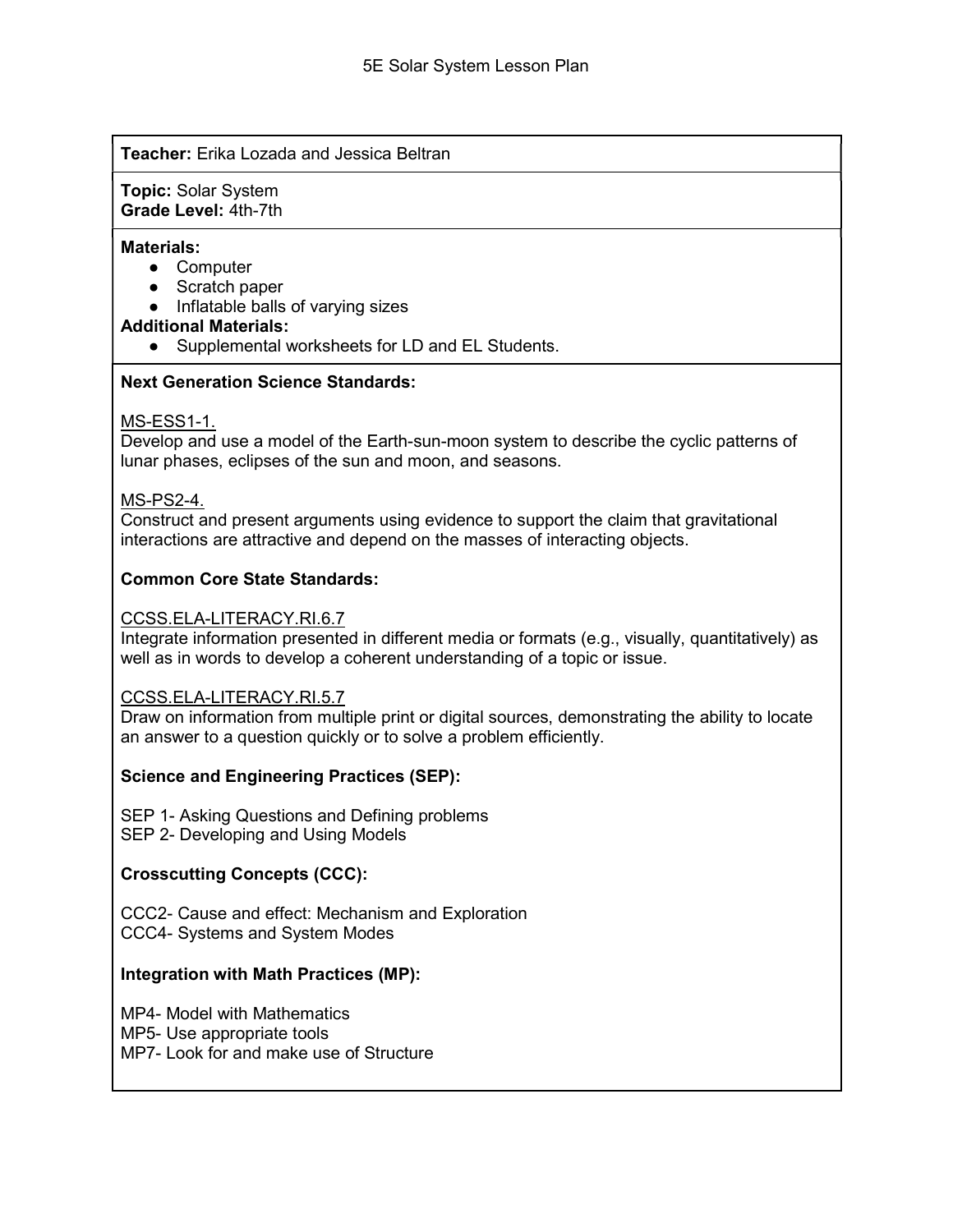# Lesson Objectives:

Students will be able to:

- Investigate and describe the movement of planets in our solar system
- Use the Scratch program to demonstrate their understanding of the movement of Earth's rotation around the Sun.

# Misconceptions:

- The earth is the center of our solar system.
- The earth rotates clockwise around the sun.

# Differentiation strategies to meet diverse learner needs:

EL Students: EL students will be provided with supplemental glossary definitions, and pictures for the academic vocabulary words. These students will be provided with a visual guide of the instructions for Hour of Coding and the Scratch program.

LD Students: LD students will be provided with a worksheet with coding directions and visuals to help guide them when using scratch.

Gifted Students: Gifted students will be asked to complete all 20 cases in Hour of Code if they find the task of 12 cases not challenging enough.

## Engagement:

● Teacher will give a demonstration using an inflatable balls of varying sizes. The teacher will hold up the largest inflatable ball to represent the sun and have students orbit around it using the other inflatable balls to represent each planet. The teacher will explain how different planets orbit around the sun in our solar system. The demonstration will be supplemented with a Youtube video: https://www.youtube.com/watch?v=libKVRa01L8 .

# Exploration:

- I. Students will participate in a solar system project in which they will code an animation of Earth's rotation around the sun.
	- A. First, students will follow the link to get to Hour of Code: http://studio.code.org/hoc/1
		- 1. They will complete the first 12 cases.
		- 2. Students with extra time can challenge themselves by completing all 20 cases.
	- B. Students will then implement physical movement into the lesson
		- 1. In pairs, students will make a circle (one student will represent the sun and the other the earth)
		- 2. Students will decide whether the Earth will rotate/revolve around the sun clockwise or counter-clockwise.
		- 3. Students will be asked to remember how many steps they are from the sun and the degree of their body movement from the sun.
	- C. Third, students will go to http://scratch.mit.edu/projects/101840846/ to begin to code their solar system animation.
		- 1. Students will be asked to complete the code through step 2.
			- a) The earth is 92.96 million miles away from the sun. To imitate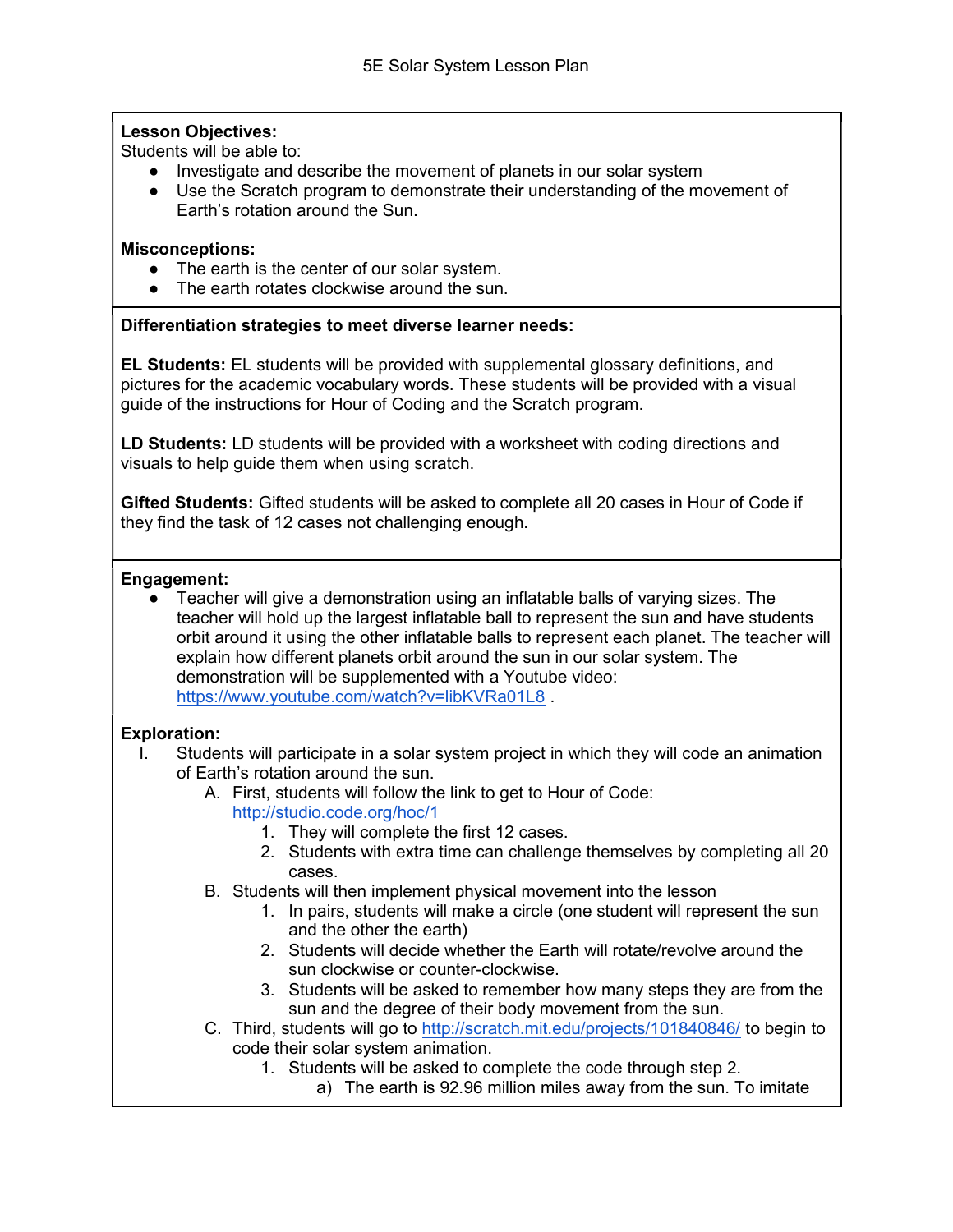this distance, create a variable for the number of miles (93) and when the program is started, add code to the Earth model (snippet) to go to position x, y on the Stage, where x=miles and  $(y=0)$ .

b) The Earth revolves around the sun (counterclockwise or clockwise?). Add the necessary code to the earth model (snippet) to imitate this motion (Hint: we do not want this motion to stop!)

# Explanation:

- Students will differentiate planets from stars through group discussions.
- Students will validate that the earth spins counter clockwise through the solar system animation they create using Scratch.
- Students will be able to design, develop, and create a replica of the solar system using the Scratch Program.

# Extension:

● Students will add two components to the Solar System project. For example: additional planets, different angles/direction, stars, etc. Use additional loops, variables, and more. Make it creative!

# Evaluation:

- Students will be able to understand and code the following problems by submitting:
- 1. A URL to the new Scratch project you created.
- 2. Answer the following questions:
	- a. Describe what your new Solar System program (with the added components) does in your own words (not code)?
	- b. Identify key components you took to approach this extended project.
	- c. In your own words, provide a step by step procedure on how coded it? For example, for our solar system project we:
		- i. placed the sun in the middle
		- ii. then moved the earth 90 million miles away from the sun
		- iii. then the earth moved up
		- iv. in an infinite loop it turned 5 degrees left, and moved 3 steps
	- d. What new project idea based on this experience would you use in your future teaching (science or any other subject area)?
- Teachers will evaluate students' submissions using the computational thinking (CT) rubric. See appendix.

## Resources:

- https://www.youtube.com/watch?v=libKVRa01L8
- https://studio.code.org/hoc/1
- https://scratch.mit.edu/projects/101840846/
- Project originally created by Dr. Hanna Kim and Dr. Rachel Adler.

# APPENDIX

## A. Computational Thinking Rubric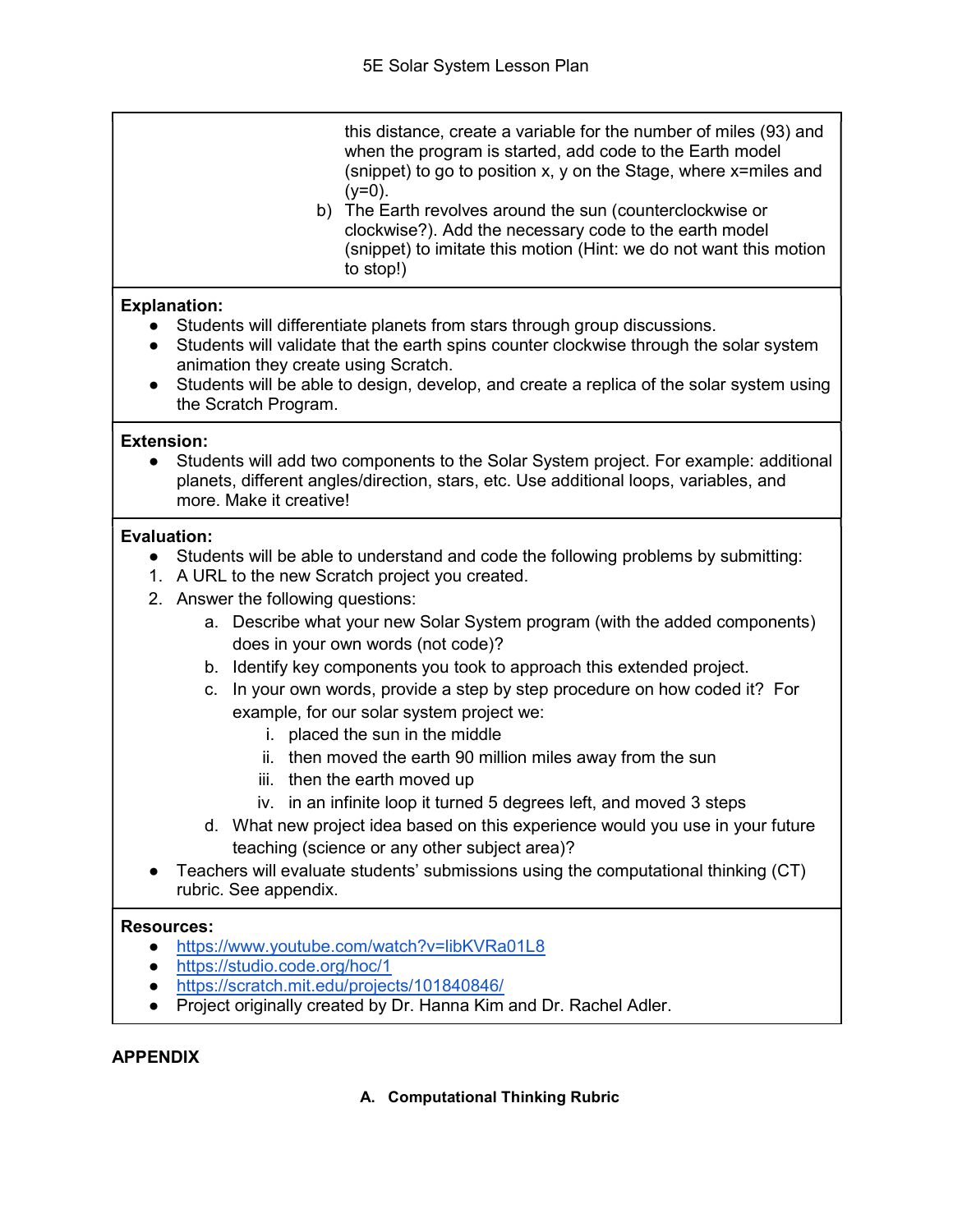| Quality<br>A.<br>Criteria \                                                | <b>No/Limited Proficiency (1</b><br>pt.)                                                                            | <b>Some Proficiency</b><br>$(2 \text{ pts.})$                                                                                  | Proficiency<br>(3 <i>pts</i> .)                                                                                                           | <b>High Proficiency</b><br>$(4$ pts.)                                                                                                               |
|----------------------------------------------------------------------------|---------------------------------------------------------------------------------------------------------------------|--------------------------------------------------------------------------------------------------------------------------------|-------------------------------------------------------------------------------------------------------------------------------------------|-----------------------------------------------------------------------------------------------------------------------------------------------------|
| Decomposition of a<br>problem into<br>smaller, more<br>manageable parts    | Not able to break down the<br>problem                                                                               | Recognizes some parts of<br>the problem but unable to<br>identify key contributing<br>components                               | Identifies the key<br>components that<br>contribute to the problem                                                                        | Identifies the key<br>components that<br>contribute to the problem<br>and describes their<br>significance                                           |
| Ability to<br>manipulate<br>variables/paramete<br>rs for desired<br>result | Unable to differentiate<br>between different<br>variables/parameters or<br>determine their effect upon<br>the model | Understands significance<br>of variables/parameters,<br>but cannot properly<br>change them to cause<br>variations in the model | Has good grasp of<br>significance of<br>variables/parameters; is<br>able to manipulate models<br>accordingly after initial<br>instruction | Has excellent<br>grasp of<br>variables/parameters; is<br>able to change models<br>correctly with little<br>quidance                                 |
| Analyze and<br>interpret program<br>output or data                         | Unable to describe program<br>output or data                                                                        | Describes program output<br>or data, but incorrectly<br>interprets the meaning                                                 | Correctly interprets the<br>meaning of the program<br>output or data                                                                      | Correctly interprets the<br>meaning of the program<br>output or data and draws<br>conclusions within the<br>context of the program's<br>limitations |
| Use algorithmic<br>thinking to modify<br>or construct<br>computer code     | Cannot develop steps to<br>modify or construct<br>computer code                                                     | Begins to develop steps to<br>modify or construct<br>computer code, but some<br>steps are missing or not in<br>a logical order | Series of steps to modify<br>or construct computer<br>code is complete and in<br>logical order                                            | Series of steps to modify<br>or construct computer<br>code is complete, in<br>logical order, and efficient                                          |
| Generalize to<br>another problem or<br>discipline                          | Cannot conceive of how the<br>program could be<br>transferred to address<br>another problem                         | Relates program's<br>problem-solving process<br>to another context. but<br>with flawed logic                                   | Logically describes a<br>broader application of the<br>program's problem-solving<br>process to address<br>another problem                 | Logically describes<br>broader applications of<br>the program's problem<br>solving process to<br>address problems in<br>multiple disciplines        |